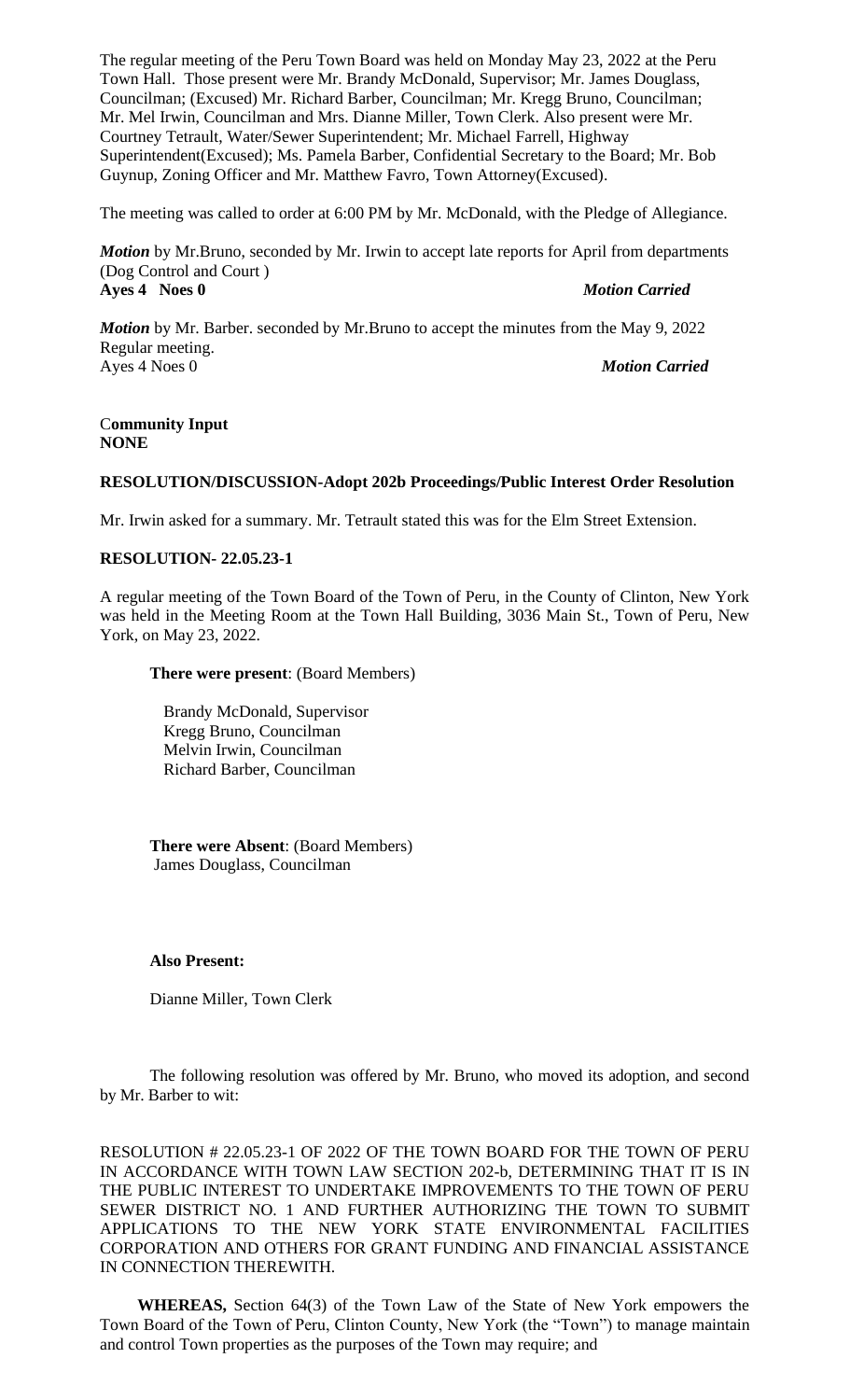**WHEREAS**, the Town has, pursuant to the Town Law, created the Town of Peru Sewer District No. 1 (the "District"); and

**WHEREAS**, the Town Board of the Town has determined that it is necessary and desirable for the Town to undertake a project consisting of the increase and improvement, acquisition and construction of sewer improvements for the District, and the acquisition of land or rights in land necessary therefore, if any, and the acquisition of original furnishings, equipment, machinery or apparatus, including related site work, paving, restoration, and repairs (the "Project"); and

**WHEREAS**, the Town, as a local agency pursuant to the New York State Environmental Quality Review Act ("SEQRA"), ECL Section 8-0101, *et seq.,* and implementing regulations, 6 NYCRR Part 617 (the "Regulations"), having reviewed the impact of the acquisition, construction and reconstruction of the sewer system improvements comprising the Project upon the environment determined by resolution adopted February 27, 2017 that the Project is an "Unlisted Action" that will not result in any significant adverse impacts to the environment; and

**WHEREAS**, AES Northeast, competent engineers licensed in New York, prepared a map and plan for the Project, as amended; and

**WHEREAS**, the cost (but not the scope) of the Project has increased from \$6,433,926.00 to \$7,612,477.29 and the Town Board, in accordance with Town Law section 202-b, and by order dated May 9, 2022 called for a public hearing to consider the increase and improvement of facilities of the District at a maximum estimated cost of \$7,612,477.29 to be held on May 23, 2022 at 5:45 P.M. in the Town of Peru at the Town of Peru Town Hall Building located at 3036 Main St., Town of Peru, New York, for the purpose of hearing public comments thereon; and

**WHEREAS,** said order was published and posted as prescribed and required by the Town Law, which order contained a description of the Project and specified that estimated maximum cost thereof to be \$7,612,477.29; and

**WHEREAS**, the Town Board conducted said public hearing on May 23, 2022 to hear comments from all persons interested in the subject matter thereof and discuss if the Project is in the best interests of the Town; and

**WHEREAS**, the Town Board has become aware of grant and funding opportunities through the New York State Environmental Facilities Corporation and others, including the Clean Water State Revolving Fund program ( the "CWSRF Program"), New York State Water Infrastructure Improvement Act program (the "WIIA Program") and other State and Federal financing programs (including clean water); and

**WHEREAS**, the Town desires to apply for and participate in funding opportunities to the maximum extent possible; and

**WHEREAS**, the Town Board has determined that the increase and improvement of the facilities of the District is in the public interest and now desires to authorize the acquisition, construction and equipping of the Project and the financing of the cost thereof; and

## **NOW, THEREFORE, BE IT RESOLVED ON MAY 23, 2022 BY THE TOWN BOARD OF THE TOWN OF PERU, CLINTON COUNTY, NEW YORK, AS FOLLOWS:**

**Section 1.** The Town Board hereby determines that, after such public hearing and upon the evidence given thereat, it is in the public interest to increase and improve the facilities of the District and to undertake the Project.

**Section 2.** The acquisition, construction and equipping of the Project, at a maximum estimated cost of Seven Million Six Hundred Twelve Thousand Four Hundred Seventy-Seven Dollars and Twenty-Nine Cents (\$7,612,477.29), inclusive of all professional costs, and all other necessary costs incidental to such work is hereby approved.

**Section 3.** The Town Supervisor is hereby authorized to submit an application on behalf of the Town for grant funding under the New York State Environmental Facilities Corporation's applicable grant programs relative to the Project, or any other grant or funding provider, including but not limited to the CWSRF Program and WIIA Program, and to execute any agreements, instruments or other documents in connection with the Town's acceptance of any such grants and/or the funding thereof.

**Section 4.** The Town Supervisor may authorize any required local match required with respect to financing or grants awarded to the Town for the Project through the use of in-kind services, without further approval of this Town Board; and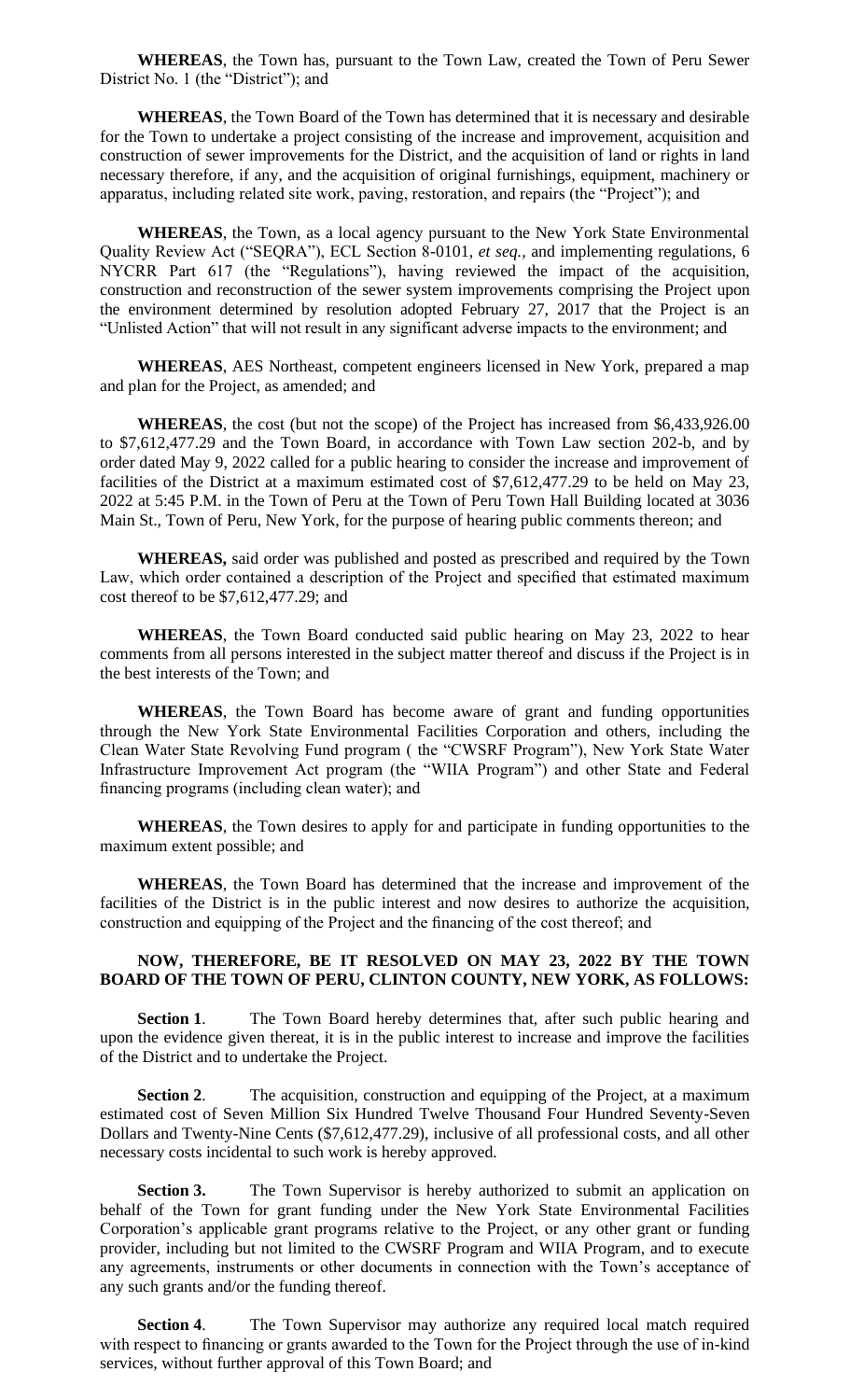**Section 5**. The Town Supervisor is hereby designated as the Authorized Representative of the Town for all aspects of the Project including all application and District financing purposes.

**Section 6.** This resolution shall take effect immediately.

**WHEREFORE**, the foregoing Resolution was put to a vote of the members of the Town Board of the Town this May 23, 2022, the result of which vote was as follows:

| <b>BOARD MEMBER</b>                | <b>VOTE</b> |
|------------------------------------|-------------|
| <b>Brandy McDonald, Supervisor</b> | Yes         |
| Kregg Bruno, Councilman            | Yes         |
| Melvin Irwin, Councilman           | Yes         |
| Richard Barber, Councilman         | Yes         |

**DATED**: May 23, 2022

#### **RESOLUTION-22.05.23-2**

A regular meeting of the Town Board of the Town of Peru, in the County of Clinton, New York was held in the Meeting Room at the Town Hall Building, 3036 Main St., Town of Peru, New York, on May 23, 2022.

**There were present**: (Board Members)

Brandy McDonald, Supervisor Kregg Bruno, Councilman Melvin Irwin, Councilman Richard Barber, Councilman

**There were Absent**: (Board Members) James Douglass, Councilman

### **Also Present:**

Dianne Miller, Town Clerk

The following resolution was offered by Mr. Bruno, who moved its adoption, and second by Mr. Irwin to wit: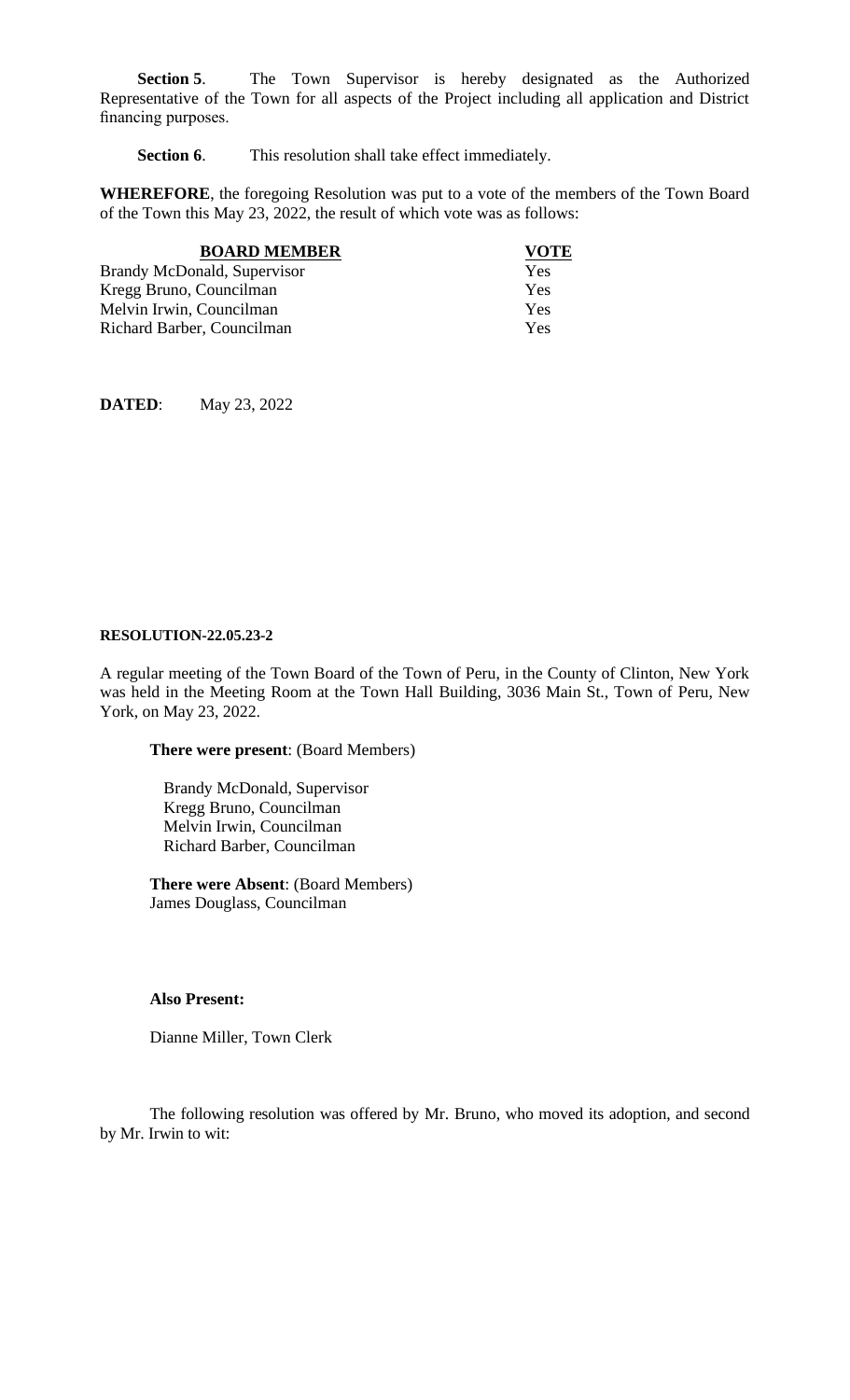## **BOND RESOLUTION OF THE TOWN OF PERU, CLINTON COUNTY, NEW YORK, ADOPTED ON MAY 23, 2022 AMENDING AND RESTATING BOND RESOLUTION ADOPTED JULY 30, 2021 AUTHORIZING THE ACQUISITION, CONSTRUCTION AND RECONSTRUCTION OF SEWER FACILITIES FOR THE PERU SEWER DISTRICT NO. 1 AND AUTHORIZING THE ISSUANCE OF BOND ANTICIPATION NOTES AND SERIAL BONDS OF THE TOWN TO PAY THE COST OF THE PROJECT**

**WHEREAS,** Section 64(3) of the Town Law of the State of New York empowers the Town Board of the Town of Peru, Clinton County, New York (the "Town") to manage maintain and control Town properties as the purposes of the Town may require; and

**WHEREAS**, the Town has, pursuant to the Town Law, created the Town of Peru Sewer District No. 1 (the "District"); and

**WHEREAS**, the Town Board of the Town has determined that it is necessary and desirable for the Town to undertake a project consisting of the increase and improvement, acquisition and construction of sewer improvements for the District, and the acquisition of land or rights in land necessary therefore, if any, and the acquisition of original furnishings, equipment, machinery or apparatus, including related site work, paving, restoration, and repairs (the "Project"); and

**WHEREAS**, the Town, as a local agency pursuant to the New York State Environmental Quality Review Act ("SEQRA"), ECL Section 8-0101, *et seq.,* and implementing regulations, 6 NYCRR Part 617 (the "Regulations"), having reviewed the impact of the acquisition, construction and reconstruction of the sewer system improvements comprising the Project upon the environment determined by resolution adopted February 27, 2017 that the Project is an "Unlisted Action" that will not result in any significant adverse impacts to the environment; and

**WHEREAS**, AES Northeast, competent engineers licensed in New York, prepared a map and plan for the Project, as amended; and

**WHEREAS**, the cost (but not the scope) of the Project has increased from \$6,433,926.00 to \$7,612,477.29; and the Town Board, in accordance with Town Law section 202-b, and by order dated May 3, 2022 called for a public hearing to consider the increase and improvement of facilities of the District at a maximum estimated cost of \$7,612,477.29 to be held on May 23, 2022 at 5:45 P.M. in the Town of Peru at the Town of Peru Town Hall Building located at 3036 Main Street, Town of Peru, New York, for the purpose of hearing public comments thereon; and

**WHEREAS,** said order was published and posted as prescribed and required by the Town Law, which order contained a description of the Project and specified that estimated maximum cost thereof to be \$7,612,477.29; and

**WHEREAS**, the Town Board conducted said public hearing on May 23, 2022 to hear comments from all persons interested in the subject matter thereof and discuss if the Project is in the best interests of the Town; and

**WHEREAS**, the Town Board has become aware of grant and funding opportunities through the New York State Environmental Facilities Corporation and others, including the Clean Water State Revolving Fund program ( the "CWSRF Program"), New York State Water Infrastructure Improvement Act program (the "WIIA Program") and other State and Federal financing programs; and

**WHEREAS**, the Town desires to apply for and participate in funding opportunities to the maximum extent possible; and

**WHEREAS**, the Town Board has determined by resolution adopted May 23, 2022 that the increase and improvement of the facilities of the District is in the public interest and now desires to authorize the acquisition, construction and equipping of the Project and the financing of the cost thereof; and

## **NOW, THEREFORE BE IT RESOLVED ON MAY 23, 2022 BY THE TOWN BOARD OF THE TOWN OF PERU, CLINTON COUNTY, NEW YORK (by favorable vote of not less than two thirds of said Board), AS FOLLOWS:**

**Section 1**. The undertaking of the Project at a maximum estimated cost of \$7,612,477.29, including all professional costs, equipment, machinery and other necessary appurtenances and all other necessary costs incidental to such work, which is estimated to be the total cost thereof, is hereby approved.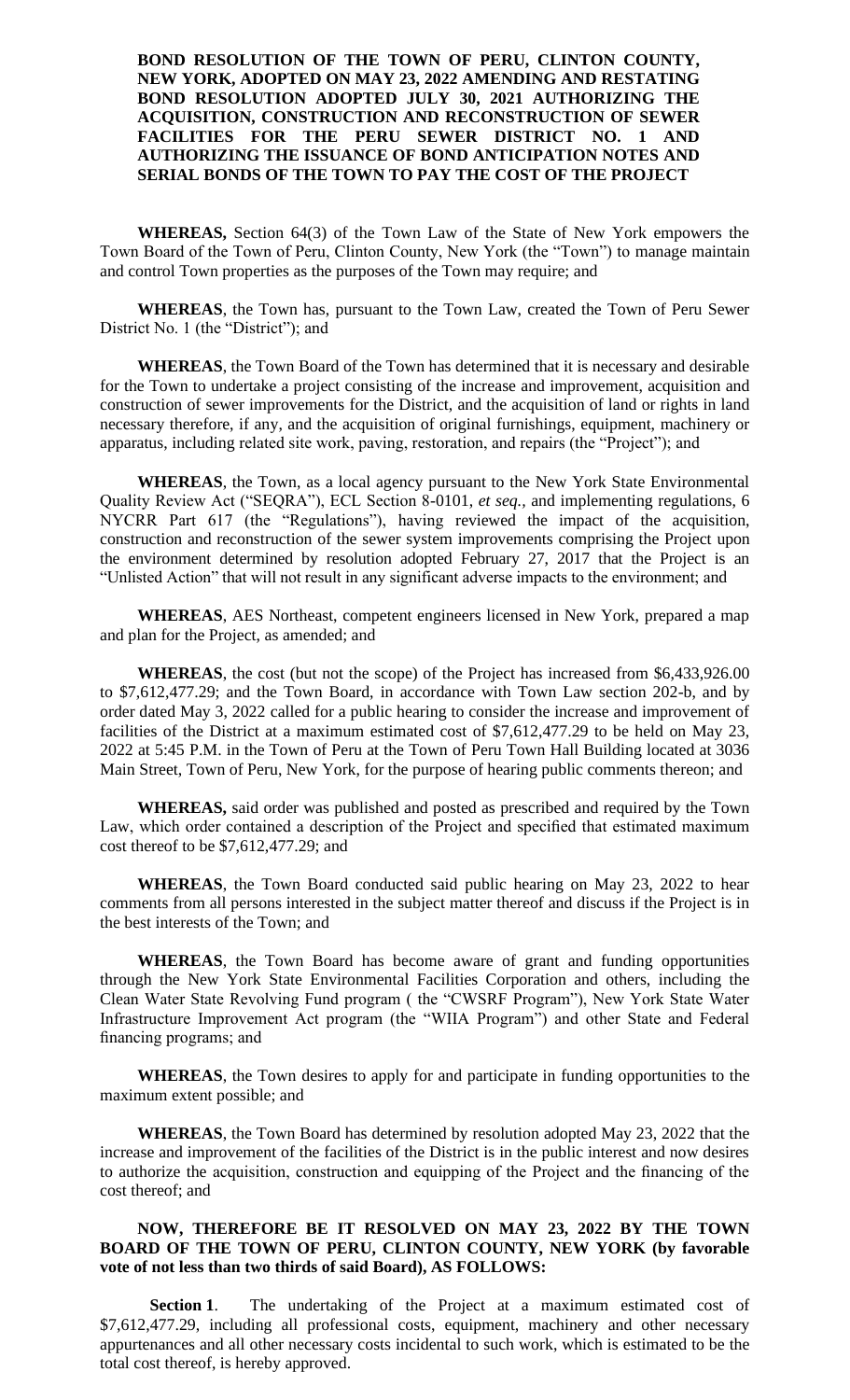**Section 2**. The plan for the financing of the aforesaid specific object or purpose includes the issuance of up to \$7,612,477.29 of serial bonds, or any bond anticipation notes in anticipation of the issuance and sale of the bonds, which are hereby authorized to be issued pursuant to the Local Finance Law, the levy of a tax to pay the bonds and the interest thereon and the application, if and when available, of state and/or federal assistance available or to any revenues available for such purpose from any other source. Undertaking the Project is hereby approved. The bonds and notes authorized hereby may be issued to the United States Department of Agriculture, Office of Rural Development, or any of its related offices or agencies, the New York State Environmental Facilities Corporation under any of its revolving fund programs or any purchaser in accordance with the provisions of the Local Finance Law.

**Section 3**. The full faith and credit of the Town is hereby irrevocably pledged for the payment of the principal of and interest on the Bonds as the same respectively become due and payable. There shall be annually apportioned and assessed upon the several lots and parcels of land within the District, which the Town Board shall determine and specify to be especially benefited by the improvements, an amount sufficient to pay the principal and interest on such obligations as the same become due, but if not paid from such source, all of the taxable real property in the Town shall be subject to the levy of ad valorem taxes without limitation as to rate or amounts sufficient to pay the principal of and interest on the Bonds as the same shall become due. Such debt service payments may be made in substantially level or declining amounts as may be authorized by law.

**Section 4.** Pursuant to Sections 30.00, 50.00 and 56.00 to 60.00, inclusive, of the Local Finance Law, the power to authorize the issuance of and to sell the serial bonds and any bond anticipation notes in anticipation of the issuance and sale of the bonds herein authorized, including renewals of such notes, is hereby delegated to the Town Supervisor, the chief fiscal officer. Such bonds or notes shall be of such form and contents, and shall be sold in such manner, as may be prescribed by said Town Supervisor, consistent with the provisions of the Local Finance Law. The notes authorized herein are issued in anticipation of bonds for an assessable improvement.

**Section 5.** The Town Supervisor is hereby further authorized, at his sole discretion, to execute all agreements, certificates and instruments in order to effect the financing or refinancing of the specific object or purpose described in Section 1 hereof, or a portion thereof, by a bond, and/or note issue of said Town and such authorization is intended to include authority to enter into and execute on behalf of the Town all agreements, certificates and instruments required in connection with financing the Project costs.

**Section 6.** The intent of this resolution is to give the Town Supervisor sufficient authority to execute those applications, agreements, instruments or to do any similar acts necessary to effect the issuance of the aforesaid bonds and/or notes without resorting to further action of this Town Board.

**Section 7.** The following additional matters are hereby determined and declared:

- (a) Pursuant to paragraph 4 of Section 11.00 of the Local Finance Law (i) the period of probable usefulness of the Project is forty (40) years; and
- (b) Current funds are not required by the Local Finance Law to be provided prior to the issuance of the bonds and any notes issued in anticipation thereof authorized by this resolution; and
- (c) The proposed maturity of the bonds authorized by this resolution will exceed five (5) years.

**Section 8.** The temporary use of available funds of the Town, not immediately required for the purpose or purposes for which the same were raised or otherwise created, is hereby authorized pursuant to Section 165.10 of the Local Finance Law, for the capital purposes described in Section 1 of this resolution. The reasonably expected source of funds to be used to initially pay for the expenditures authorized by Section 1 of this resolution shall be from the Town's General Fund. It is intended that the Town shall then reimburse expenditures from the General Fund with the proceeds of the bonds and bond anticipation notes authorized by this resolution and that the interest payable on the bonds and any bond anticipation notes issued in anticipation of such bonds shall be excludable from gross income for federal income tax purposes. This resolution is intended to constitute the declaration of the District's "official intent" within the meaning of Treasury Regulation Section 1.150-2 to reimburse the expenditures authorized by this resolution with the proceeds of the bonds and bond anticipation notes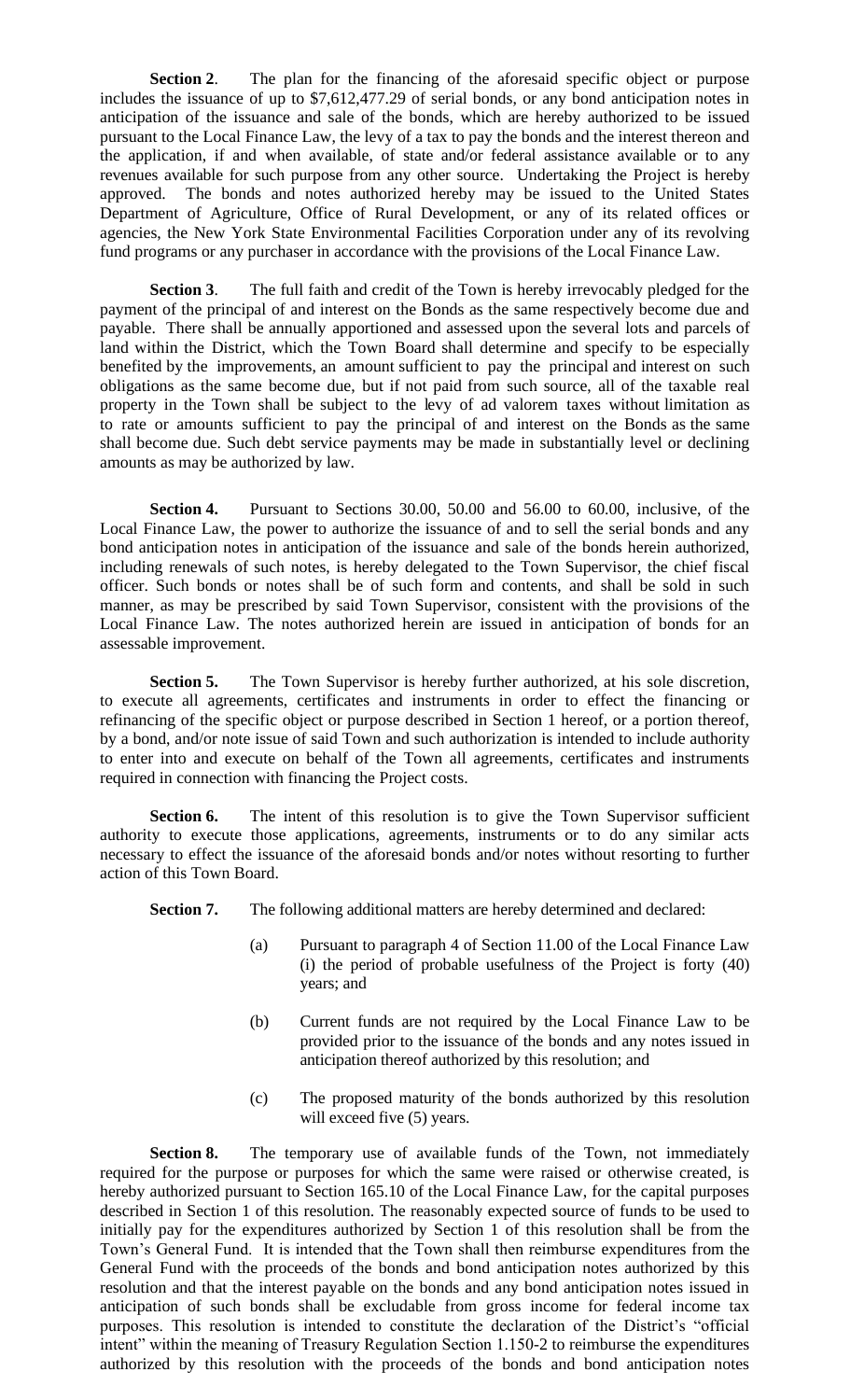authorized herein. Other than as specified in this resolution, no monies are reasonably expected to be, received, allocated on a long-term basis, or otherwise set aside with respect to the permanent funding of the objects or purposes described herein.

**Section 9.** Such bonds shall be in fully registered form and shall be signed in the name of the Town of Peru, Clinton County, New York, by the manual or facsimile signature of the Town Supervisor and a facsimile of its corporate seal shall be imprinted or impressed thereon and maybe attested to by the manual or facsimile signature of the Town Clerk.

**Section 10.** The Town hereby covenants and agrees with the holders from time to time of the Bonds and any bond anticipation notes issued in anticipation of the sale of the Bonds, that the Town will faithfully observe and comply with all provisions of the Internal Revenue Code of 1986, as amended (the "Code"), and any proposed or final regulations issued pursuant thereto unless, in the opinion of bond counsel, such compliance is not required by the Code and regulations to maintain the exclusion from gross income of interest on said obligations for federal income tax purposes.

**Section 11.** All other matters, except as provided herein relating to such bonds, including determining whether to issue such bonds with a schedule of substantially level or declining annual debt service and all matters related thereto, prescribing whether manual or facsimile signatures shall appear on said bonds, prescribing the method for the recording of ownership of said bonds, appointing the fiscal agent or agents for said bonds, providing for the printing and delivery of said bonds (and if said bonds are to be executed in the name of the Town by the facsimile signature of its Town Supervisor, providing for the manual countersignature of a fiscal agent or of a designated Official of the Town), the date, denominations, maturities and interest payment dates, place or places of payment, and also including the consolidation with other issues, shall be determined by the Town Supervisor. It is hereby determined that it is to the financial advantage of the Town not to impose and collect from registered owners of such bonds any charges for mailing, shipping and insuring bonds transferred or exchanged by the fiscal agent, and, accordingly, pursuant to paragraph c of Section 70.00 of the Local Finance Law, no such charges shall be so collected by the fiscal agent. Such bonds shall contain substantially the recital of validity clause provided for in Section 52.00 of the Local Finance Law and shall otherwise be in such form and contain such recitals in addition to those required by Section 52.00 of the Local Finance Law, as the Town Supervisor shall determine.

**Section 12.** The law firm of Trespasz & Marquardt, LLP is hereby appointed bond counsel to the Town in relation to the issuance of the obligations authorized herein.

Section 13. The validity of such bonds and bond anticipation notes may be contested only if:

- (1) Such obligations are authorized for an object or purpose for which said Town is not authorized to expend money, or
- (2) The provisions of law which should be complied with at the date of publication of this resolution are not substantially complied with, and an action, suit or proceeding contesting such validity is commenced within twenty days after the date of publication, or
- (3) Such obligations are authorized in violation of the provisions of the Constitution.

**Section 14.** The Bond Resolutions adopted by the Town Board on January 23, 2017, December 10, 2018 and January 14, 2019, November 23, 2020 and July 30, 2021 authorizing the acquisition, construction and reconstruction of sewer facilities for the Town of Peru Sewer District N0. 1 are hereby amended and restated to reflect to provisions set forth herein. The Project is a capital improvement or equipment, of which a part of the cost is chargeable primarily to benefitted real property within the District and, as such, the bond resolution is not subject to a permissive referendum per Local Finance Law Section 35.00(b)(2).

**WHEREFORE**, the foregoing Resolution was put to a vote of the members of the Town Board of the Town this May 23, 2022, the result of which vote was as follows:

Brandy McDonald, Supervisor James Douglass, Councilman ( Excused ) Melvin Irwin, Councilman Richard Barber, Councilman Kregg Bruno, Councilman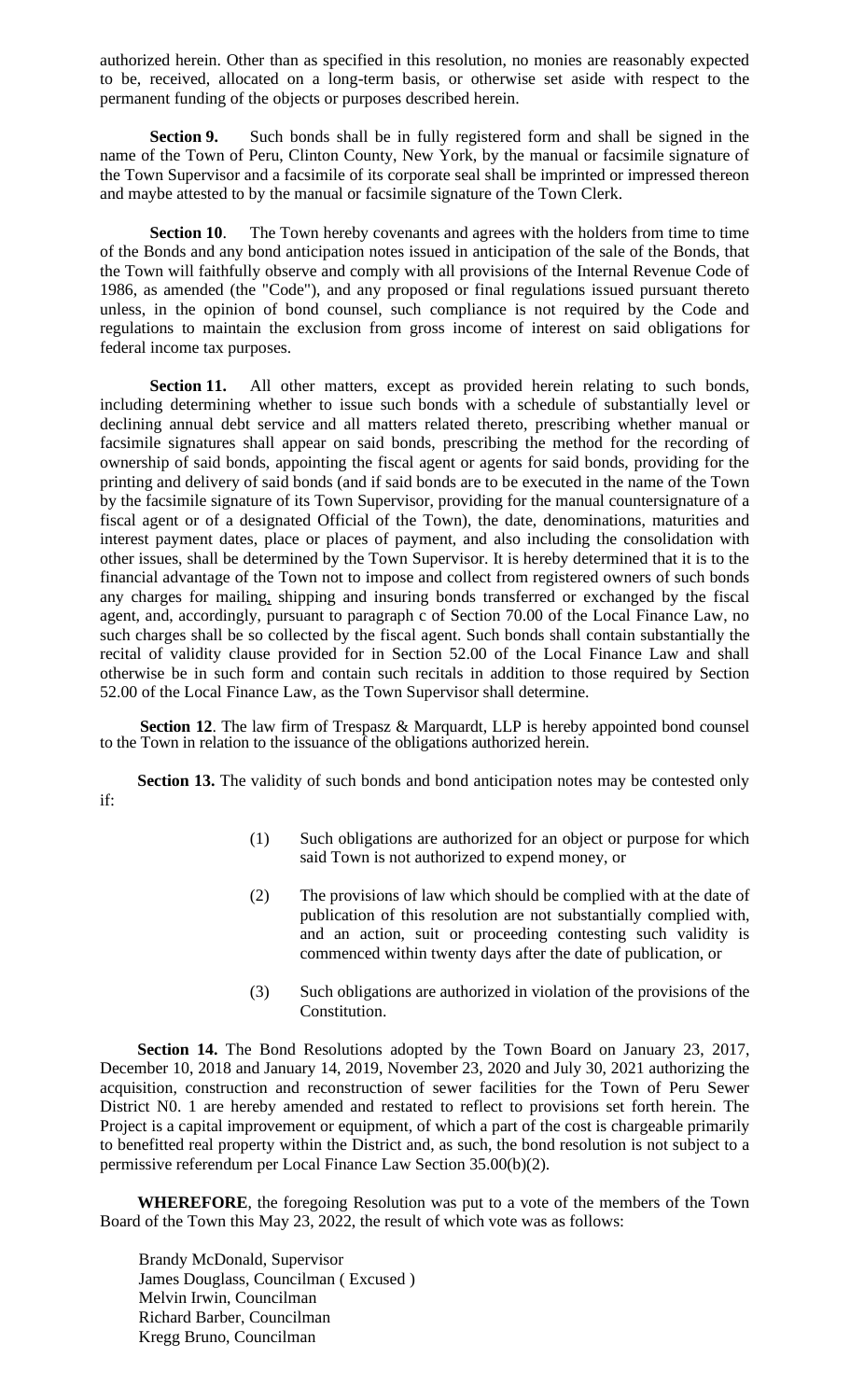**DATED**: May 23, 2022

#### **APPROVAL of RIFENBURG'S PAYMENT APP #13**

*Motion* by Mr. Bruno second by Barber to table Rifenburg's payment #13 until all amounts are approved by AES

4 Ayes 0 Noes

#### **Telegraph Road Culvert Project Financing**

The cost will be approximately 1.7 million dollars. Mr. McDonald stated a short term ban and then turn into a bond would be the best situation.

*Motion*by Mr. Bruno second by Mr. Barber to begin the process for the financing for the Telegraph Street Culvert Project. Ms. Barber will be contacting Ted Trespasz

4 Ayes 0 Noes

#### **ACCEPTANCE of Clark's Landing, LLC Real Estate Purchase Agreement**

The property is being purchased with the SAMS grant. Clute,Clute and Thompson owners of the property agreed to the grant amount of \$ 125,000.00 for the purchase price. Mr. McDonald stated he ONLY acted in Town of Peru Supervisor capacity and had NO involvement being a real estate salesperson.

## **RESOLUTION NUMBER: 22.05.23-3**

## **RESOLUTION BY TOWN BOARD OF THE TOWN OF PERU TO PURCHASE PROPERTY KNOWN AS CLARK'S LANDING IN THE TOWN OF PERU CONTINGENT ON RECEIPT OF A \$125,000 SAMS GRANT FROM THE STATE OF NEW YORK.**

## **MOTION: Mr. Barber SECOND: Mr. Bruno**

**WHEREAS**, Section 64(3) of the Town Law of the State of New York empowers the Town Board of the Town of Peru, to manage, maintain and control Town property and assets as the purposes of the Town may require.

**WHEREAS**, the Town Board has applied for a SAMS Grant through NYS with a recommendation from Assemblyman Billy Jones' office. The purchase of said property will be used to extend the Town's walking trail and purchase of the property is contingent upon the receipt of the aforementioned grant.

**WHEREAS**, the total purchase price of the Clark's Landing Property will be \$125,000.00 (One Hundred Twenty Five Thousand Dollars); and

**IT IS HEREBY RESOLVED**, by the Town Board of the Town of Peru, that the Town Supervisor is hereby authorized to sign the Real Estate contract on behalf of the Town of Peru.

| <b>Roll Call:</b> |                           | 1 <b>ES</b>    |  |
|-------------------|---------------------------|----------------|--|
|                   | <b>Richard Barber Jr.</b> | X              |  |
|                   | <b>Kregg Bruno</b>        | x              |  |
|                   | <b>James Douglass</b>     | <b>Excused</b> |  |
|                   | <b>Mel Irwin</b>          | X              |  |
|                   | <b>Brandy McDonald</b>    |                |  |

This Resolution shall take effect immediately and shall be dated May 23, 2022.

**Carried: 4 Ayes 0 Noes**

## **ACCEPTANCE of 2022 TOBACCO SETTLEMENT GRANT**

Mr. McDonald stated Liz Tedford applied for this grant at no cost to the town. Mr. Tetrault stated a shade structure for the dog park was being purchased with grant as residents last year voiced a need for one.

## **RESOLUTION NUMBER: 22.05.23-4**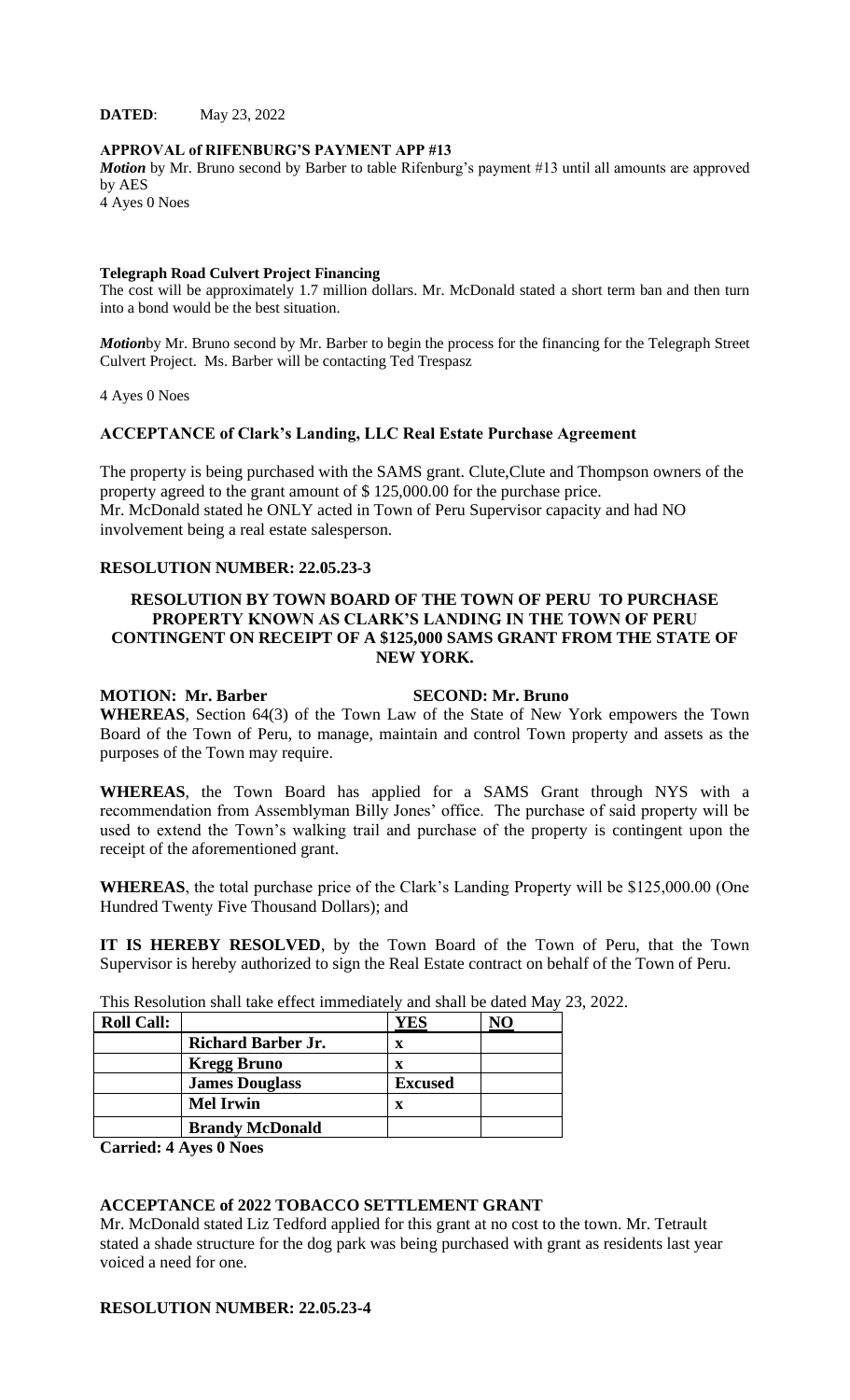## **A RESOLUTION TO APPROVE ACCEPTANCE OF GRANT FROM THE CLINTON COUNTY TOBACCO SETTLEMENT FUNDED GRANTS DISTRIBUTION FOR COMMUNITY PROJECTS IN THE AMOUNT OF \$4,000.00.**

## **MOTION: Mr. Bruno SECOND: Mr. Irwin**

**WHEREAS**, Clinton County has received funding from Tobacco Settlement proceedings, and has agreed to expend a portion of the funds received for community improvement projects within Clinton County that provide a public benefit; and

**WHEREAS**, by Resolution No. 294 of the Clinton County Legislature, duly adopted on April 26, 2017, Clinton County set forth a policy to award funding from the Tobacco Settlement Fund to worthy projects that provide a public benefit; and

**WHEREAS**, by Resolution No. 324 of the Clinton County Legislature, duly adopted on May 11, 2022, Clinton County awarded the amount of \$4,000 to the Town of Peru towards expenses towards Heyworth-Mason Park.

# **AND, THEREFORE, BE IT**

**RESOLVED**, said agreement for the acceptance of the award of monies from the Tobacco Settlement Fund is approved and the Supervisor be and hereby is authorized to execute said agreement,

**RESOLVED**, that this Resolution shall take effect immediately.

| <b>Roll Call:</b> |                        | YES            | NO |
|-------------------|------------------------|----------------|----|
|                   | Richard H. Barber, Jr  | x              |    |
|                   | <b>Kregg Bruno</b>     | X              |    |
|                   | <b>James Douglass</b>  | <b>Excused</b> |    |
|                   | <b>Mel Irwin</b>       | x              |    |
|                   | <b>Brandy McDonald</b> |                |    |

**Carried: 4 Ayes 0 Noes**

#### **Sewer Project Update**

Mr. Tetrault stated an issue occurred at the sewer project with 45'-50' block in the line. Rifenburg was notified and 19 hours later the issue was resolved. Rifenburg is taking financial responsibility for the repair.

#### **Other Business**

The lagoon has started to be cleaned. Mr. Tetrault stated there have been no issues with groundwater so far.

Hometown Hero Banners are being displayed thru out the town. The water department will finish this Friday May 27, 2022. The town now has over 100.

Mowing season is kicking off with vengeance, Mr. Tetrault stated sometimes it is difficult to keep up with all the properties. A new water line on Barney Downs Road was installed for a new house being built. Grants received this year for the sewer department are 5 million, 4 million and \$ 25,000.00

Mr. Barber stated the top part of the bell tower is at Schweikerts to be painted. The project for the stage is moving forward and the increase of materials is only approximately \$20.00 for the change in design.

Mrs. Miller stated the final shredding of court records after receiving approval from the OCA will be May 31, 2022.

Ms. Barber speaking on behalf of Mr. Farrell stated the truck has arrived in Middlebury- a new check will need to be written as it has over 90 days when the first one was issued. Town of Plattsburgh, Ausable Black Brook & Peru met with the salt brine "expert "; as of right now only Peru & Plattsburgh will be switching. The town is in hopes funding will become available. Final sweeping is underway as a vehicle was borrowed from the Town of Plattsburgh as our vehicle was needed to be repaired.

A letter was received from Senator Dan Stec stating he is a co-sponsor to advocate for the importance water infrastructure and thanking the Town for their support also.

#### **Public Comments on Agenda Items Only**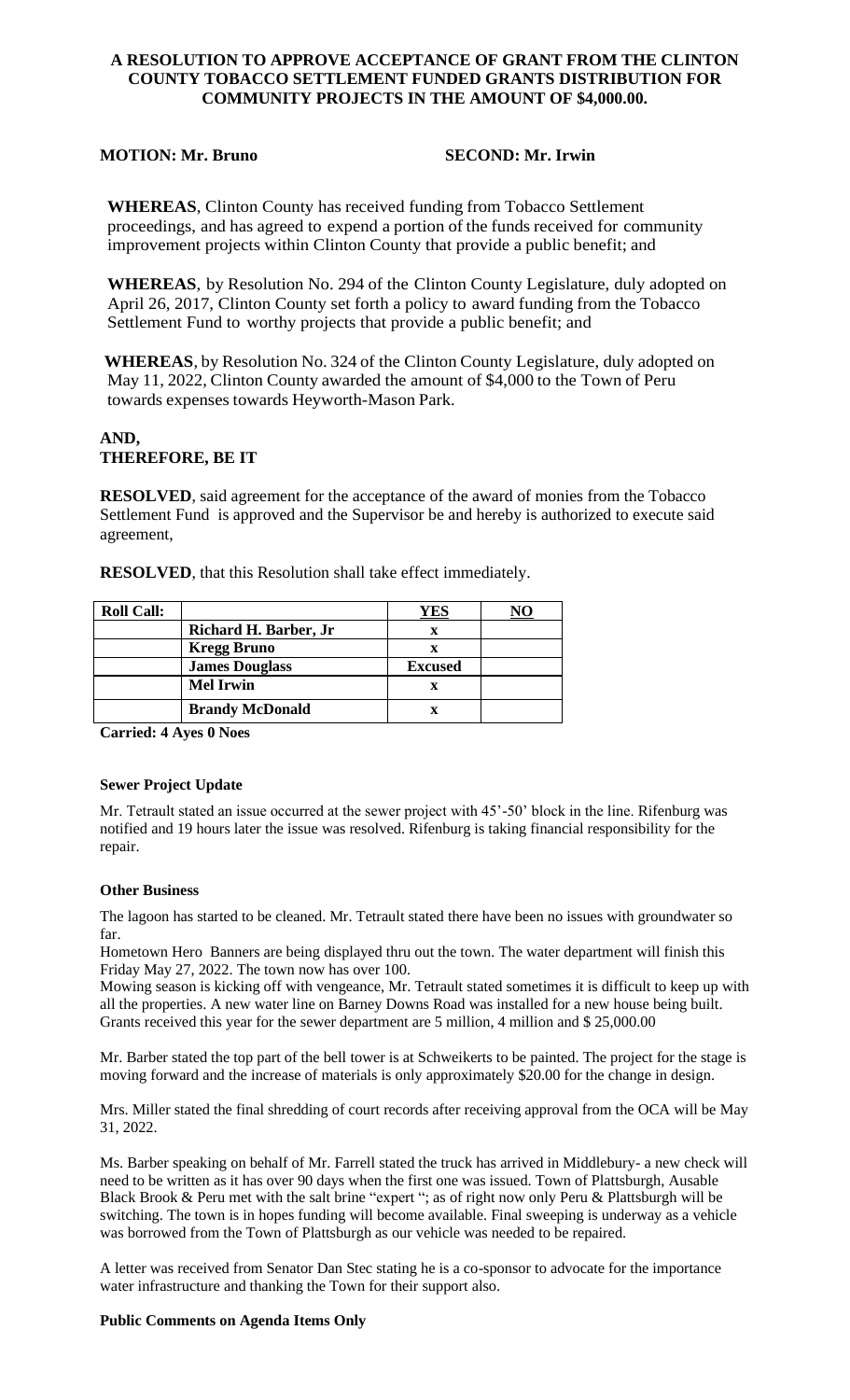Resident Helen Nerska congratulated the town on being a recipient of the tobacco settlement grant. Ms. Nerska encouraged the board to voice to the County the grant should be available each year not every 2 years.

## **RESOLUTION NUMBER: 22.05.23-5**

## **A RESOLUTION AUTHORIZING THE POST-AUDIT PAYMENT OF CERTAIN CLAIMS, BILLS AND INVOICES OF THE TOWN**

## **MOTION: Mr. Bruno SECOND: Mr. Irwin**

**WHEREAS**, the Town Board has reviewed and audited the following claims, bills and invoices for services rendered and goods provided to the Town in May 2022:

From Town of Peru Vouchers in May 2022;  $\frac{\#202200550}{\#20220051}$  through and including  $\frac{\#202200629}{\#202200629}$ 

Abstract dated May 18,2022

For the dollar amount totaling: \$404,019.03, of that, \$13,377.79 was wired, credit cards and prepaid; and \$390,641.24 is remaining to be paid and

**WHEREAS,** the Town Board finds said claims, bills and invoices to be acceptable in form and reasonable in amount;

## **NOW, THEREFORE, BE IT**

**RESOLVED**, that payment of the aforementioned claims, bills and invoices is approved and the Supervisor be and hereby is authorized to make such payment; and be it further

**RESOLVED**, that this Resolution shall take effect immediately.

| <b>Roll Call:</b> |                            | YES            |  |
|-------------------|----------------------------|----------------|--|
|                   | <b>Richard Barber, Jr.</b> | X              |  |
|                   | <b>Kregg Bruno</b>         | x              |  |
|                   | <b>Mel Irwin</b>           |                |  |
|                   | <b>James Douglass</b>      | <b>Excused</b> |  |
|                   | <b>Brandy McDonald</b>     |                |  |

**Carried: 4 Ayes 0 Noes**

#### **RESOLUTION NUMBER: 22.05.23-6**

## **A RESOLUTION AUTHORIZING THE POST-AUDIT PAYMENT OF CERTAIN CLAIMS, BILLS AND INVOICES OF THE TOWN**

## **MOTION: Mr. Bruno SECOND: Mr. Barber**

**WHEREAS**, the Town Board has reviewed and audited the following claims, bills and invoices for services rendered and goods provided to the Town in May 2022:

From Town of Peru Vouchers in May 2022; #202200630 through and including #202200630,

Abstract dated May 19,2022

For the dollar amount totaling: \$129.60, of that, \$129.60 was wired, credit cards and prepaid; and \$0 is remaining to be paid and

**WHEREAS,** the Town Board finds said claims, bills and invoices to be acceptable in form and reasonable in amount;

#### **NOW, THEREFORE, BE IT**

**RESOLVED**, that payment of the aforementioned claims, bills and invoices is approved and the Supervisor be and hereby is authorized to make such payment; and be it further

**RESOLVED**, that this Resolution shall take effect immediately.